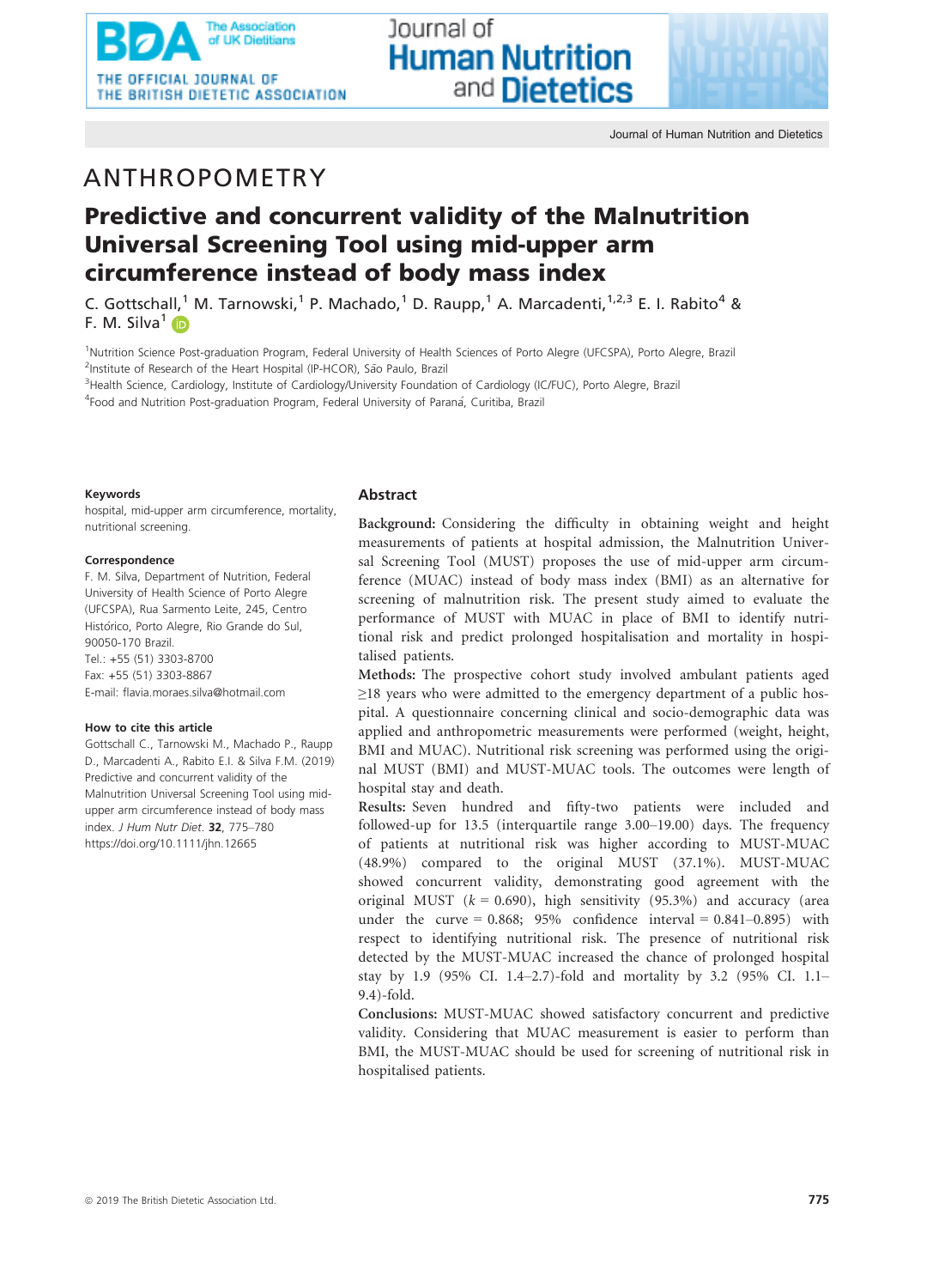## Introduction

Malnutrition is observed in approximately 50% of hospitalised patients  $(1,2)$ . The cause of malnutrition is multifactorial, resulting from inadequate food intake, loss of nutrients and/or increased nutritional requirements because of an increased metabolic demand  $(3)$ . It has a considerable impact on the morbidity and mortality of hospitalised patients. Although the factors that cause mortality and long hospital stay are diverse, observational studies have shown that malnourished patients have a higher risk of infection, higher hospital readmission rates and a longer hospital stay, indicating that this condition contributes to increased mortality and has a negative impact on hospital costs  $(4-6)$ .

In view of this, the early screening of hospitalised patients at risk of malnutrition becomes of great importance. Nutrition risk screening aims to early detect the presence of nutritional risk in hospitalised patients in the first 24–72 h of their admission  $(7,8)$ .

Several tools have been developed to detect nutritional risk in hospitalised patients. Among these instruments, the Malnutrition Universal Screening Tool (MUST), developed by the British Association of Parenteral and Enteral Nutrition, has been considered a screening method of easy application, high reproducibility and reliability (9). It assesses nutritional status [body mass index (BMI) and weight loss] and disease-related dysfunction aiming to identify patients at low, medium or high risk of malnutrition. Initially, the instrument was validated for use in communities, and later for use in hospitals  $(10)$ . Studies have shown that MUST has a satisfactory performance in predicting clinical outcomes, such as length of hospital stay and mortality  $(6,11)$ .

As a result of difficulty in measuring weight and height at hospital admission of patients and in community settings and, consequently, calculating BMI, MUST proposes the measurement of the mid-upper arm circumference (MUAC) as a simpler, easier alternative to BMI for the assessment of current nutritional status. MUAC cut-off points for identification of malnutrition and overweight are  $\leq$ 23.5 cm and  $\geq$ 32 cm, respectively  $^{(9)}$ .

There is a correlation between BMI and MUAC described in the literature. A retrospective study  $(12)$  carried out in a Spanish hospital showed a good correlation between MUAC and BMI, independent of gender and age of patients. This study established a cut-off point of <20.5 cm for the accurate identification of patients with BMI  $\leq$ 18.5 kg m<sup>-2</sup>. A cross-sectional study conducted in Bangladesh also showed a strong correlation between MUAC and BMI in men and women, suggesting that MUAC can be used as a substitute for BMI when it is not possible to measure the weight and height of the

patients<sup>(13)</sup>. However, the use of MUAC in the MUST (MUST-MUAC) as an alternative to BMI has been little explored. As far as we know, it has not tested in emergency rooms to date. A cross-sectional study involving elderly people in Italy showed a moderate agreement in the identification of nutritional risk by original MUST and by MUST-MUAC  $(14)$ . Therefore, the present study aimed to evaluate the performance of the MUST-MUAC with respect to identifying nutritional risk and predicting prolonged hospital stay and mortality in patients admitted to the emergency room.

## Materials and methods

The present study comprised a prospective cohort study involving patients who were admitted to the emergency department of a public tertiary hospital in Porto Alegre (Rio Grande do Sul, Brazil) and who were followed until discharge. The study was approved by the local Ethics Committee (number 360.639) and all patients provided their written informed consent.

The sample size was calculated using a computer program considering a type I error of 5%, a type II error of 80% and incidence of death of 9.1% in patients at nutritional risk according to a previous study conducted in Brazil<sup>(15)</sup>. A sample size of 746 patients was required considering an increase of 20% for potential loss of follow-up (http://www.openepi.com/Menu/OE\_Menu.htm).

The sample was consecutively selected from the population of all patients admitted to this service between September 2013 and February 2015. Patients aged ≥18 years of age, who were conscious and able to walk without assistance, were included in the study. Patients with amputation of lower limbs, those with no possibility of anthropometric assessment or who were unable to communicate, and pregnant or lactating women, were excluded.

Three trained researchers collected the data using a standard form and performed the anthropometric measures. Socio-demographic characteristics including gender, age, ethnicity, marital status, level of education, lifestyle data, place of origin and socio-economic level were collected. Medical history and reason for admission were obtained from electronic medical records. Metabolic stress related to underlying disease was classified as mild, moderate or severe according to the Detsky proposal <sup>(16)</sup>. Anthropometric measures (weight and height) were obtained when the patients barefoot, wearing as few clothes as possible. Patients were asked about their usual weight and the percentage of weight loss [(current body weight – current body weight)  $\times$  100/current body weight] was calculated. BMI was calculated [weight/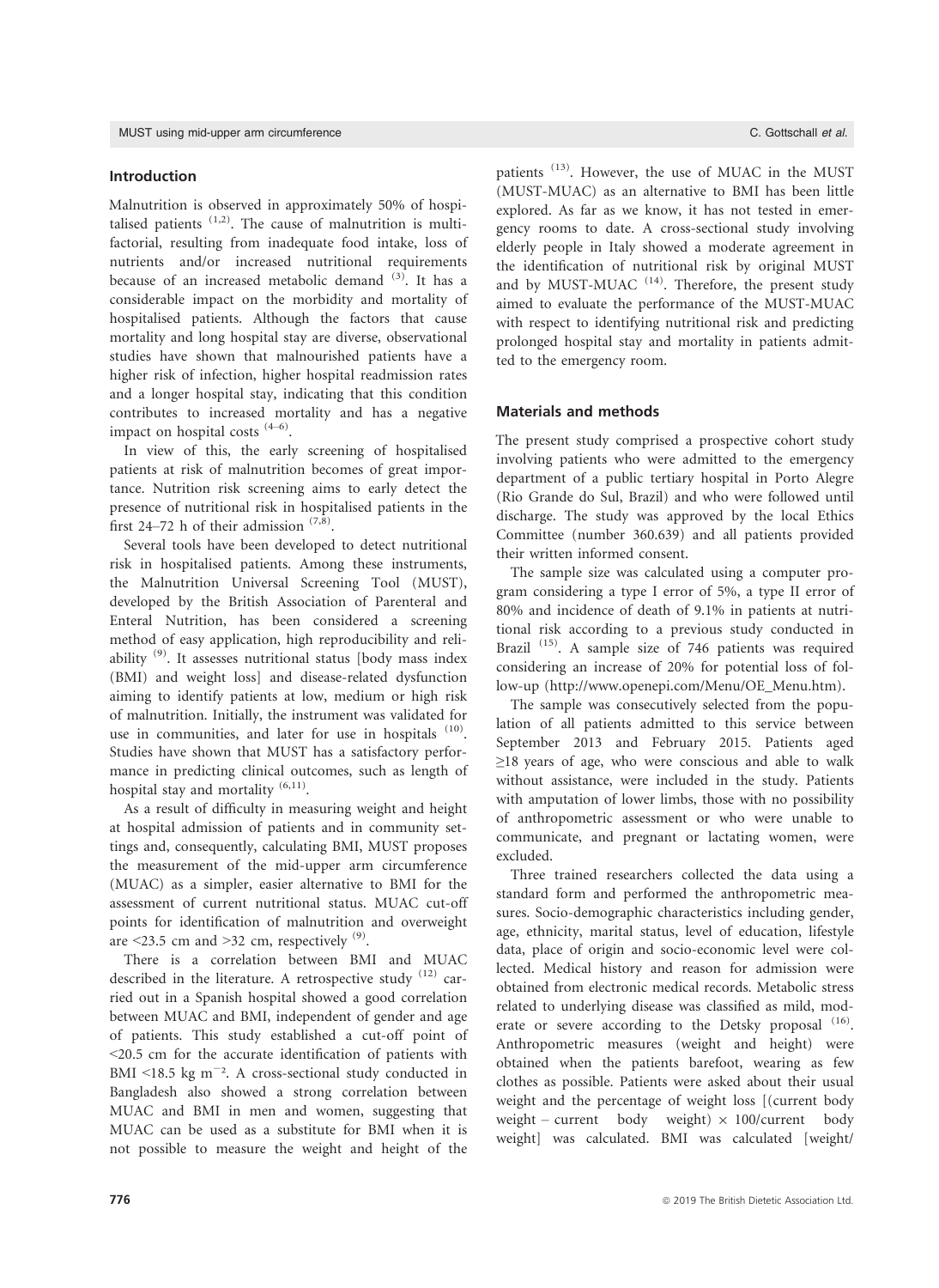(height  $\times$  height)] and expressed in kg m<sup>-2</sup>. MUAC was measured as suggested by the MUST screening tool <sup>(9)</sup>.

Nutritional screening was performed using the original MUST tool (MUST-BMI), which estimated nutritional risk by the sum of the scores obtained from BMI classification, unplanned weight loss in the last 3–6 months and acute disease effect (i.e. if there has been or is likely to be no nutritional intake for more than 5 days). Patients were classified according to the nutrition risk in three categories as indicated in Table 1 $(9)$ . For nutritional screening using the MUST-MUAC tool, MUAC was measured in place of BMI calculation. For data analysis, patients with medium and high nutritional risk according to the original MUST and MUST-MUAC tools were grouped in the category 'with nutritional risk' and those with low risk were categorised as 'without nutritional risk'.

The outcomes of interest were: length of stay in the emergency department (days), length of hospital stay (days) and death in hospital. Very long hospital stay was considered when the length of stay was longer than 15 days <sup>(15)</sup>.

Descriptive statistics were performed and parametric and nonparametric quantitative variables were expressed as the mean (SD) or median and interquartile range, respectively. Normality of data distribution was tested by the Kolmogorov–Smirnov test. Absolute and relative frequencies were calculated for categorical variables. Agreement between original MUST and MUST-MUAC for nutritional risk identification was achieved using the kappa concordance coefficient. The area under the receiver operating characteristic (ROC) curve, sensitivity and specificity were determined to investigate the concurrent validity of the MUST-MUAC considering the original

Table 1 Nutritional risk criteria by the original Malnutrition Universal Screening Tool including body mass index calculation (MUST-BMI) and modified MUST including measurement of the mid-upper arm circumference (MUST-MUAC)

| MUST-BMI                                                                                                     | MUST-MUAC          |  |  |  |
|--------------------------------------------------------------------------------------------------------------|--------------------|--|--|--|
| 1. BMI (kg $m^{-2}$ )                                                                                        | 1. MUAC (cm)       |  |  |  |
| $>20 = 0$ point                                                                                              | $≥23.5 = 0$ point  |  |  |  |
| $18.5 - 20 = 1$ point                                                                                        | $<$ 23.5 = 1 point |  |  |  |
| $<$ 18.5 = 2 points                                                                                          |                    |  |  |  |
| 2. Weight loss (%)                                                                                           |                    |  |  |  |
| $5 = 0$ point                                                                                                |                    |  |  |  |
| $5 - 10 = 1$ point                                                                                           |                    |  |  |  |
| $>10 = 2$ points                                                                                             |                    |  |  |  |
| 3. Acute disease effect (if there has been or is likely to be no<br>nutritional intake for more than 5 days) |                    |  |  |  |
| $No = 0$ point                                                                                               |                    |  |  |  |
| $Yes = 2 points$                                                                                             |                    |  |  |  |
| Classification                                                                                               |                    |  |  |  |
| 0 point = low nutritional risk $\rightarrow$ <b>WITHOUT</b> nutritional risk                                 |                    |  |  |  |
| 1 point = mild nutritional risk $\rightarrow$ WITH nutritional risk                                          |                    |  |  |  |
| $\geq$ 2 points = high nutritional risk $\rightarrow$ WITH nutritional risk                                  |                    |  |  |  |

MUST as the reference method. Patients with and without nutritional risk according to MUST-MUAC were compared for anthropometric, clinical and general data using Student's t-test or the Mann–Whitney U-test, according to normality of the variables. Poisson regression, considering the length of hospital stay as the independent variable, and Cox regression, considering death as the independent variable, were performed to analyse the predictive validity of MUST-MUAC, adjusted for age and metabolic stress. Analyses were performed using SPSS, version 20.0 (IBM Corp., Armonk, NY, USA).  $P < 0.05$ was considered statistically significant.

## Results

The study was conducted using a total of 752 patients with a mean (SD) age of 53.59 (15.48) years (45% male and 86.1% white). The length of stay in the emergency department and the length of hospital stay were 3.54 (interquartile range 2.00–5.00) days and 13.47 (interquartile range 3.00–19.00) days, respectively. The median (interquartile range) number of years at school was 8.0 (4.0– 11.0), 23.1% of patients were active smokers and 5.6% reported alcohol consumption. Twenty-eight patients (3.72%) died during hospitalisation. The main reasons for hospital admission were gastrointestinal disorders (21.3%) and cancer (19.7%). Some 11.3% of patients had cardiac diseases, 8.5% had kidney problems, 7.9% had neurological disorders, 6.8% had problems related to the respiratory system, 5.2% had vascular diseases and the other patients were admitted with less common disorders.

Mean (SD) weight and BMI of patients were 73.04 (17.75) kg and 28.13 (6.39) kg m<sup>-2</sup>, respectively. Mean (SD) usual weight was 75.50 (17.04) kg and mean (SD) MUAC was 29.25 (4.91) cm. More than one-half of participants (57.4%) had a weight loss <5%; 18.5% had a weight loss between 5% and 10%, and 24.1% had a weight loss >10%. In only 5.0% of patients was there (or was there likely to be) no nutritional intake for more than 5 days.

According to the original MUST, 37.1% of patients were classified as having nutritional risk: 16.3% with medium risk and 20.8% with high risk. Considering the MUST-MUAC, 48.9% of patients were classified as having nutritional risk: 28.6% with medium risk and 20.3% with high nutritional risk.

The sensitivity and specificity of MUST-MUAC with respect to identifying nutritional risk were 95.3% and 78.3%, respectively; the area under the ROC curve was 0.868 [95% confidence interval (CI) = 0.841–0.895]. Kappa concordance coefficient between the original MUST and MUST-MUAC was 0.690.

Mean (SD) age was not different ( $P = 0.154$ ) between patients with and without nutritional risk: 54.41 (15.76)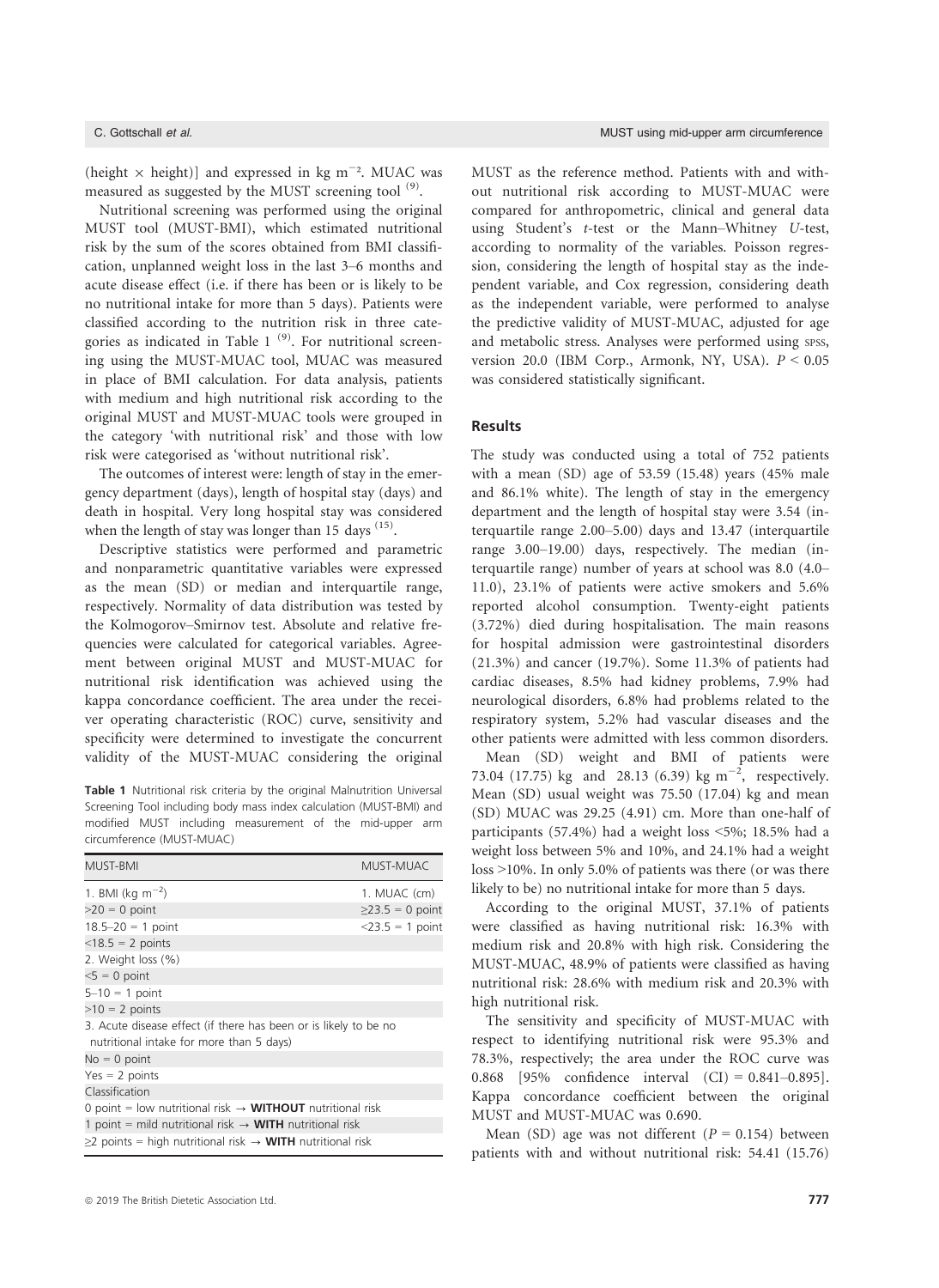#### MUST using mid-upper arm circumference C. Gottschall et al.

Table 2 Anthropometric parameters of patients with and without nutritional risk according to the Malnutrition Universal Screening Tool with measurement of mid-upper arm circumference (MUST-MUAC)

| Variable               | With<br>nutritional<br>risk ( $n = 368$ ) | Without<br>nutritional<br>risk ( $n = 384$ ) | $\overline{P}$         |
|------------------------|-------------------------------------------|----------------------------------------------|------------------------|
| Current<br>weight (kg) | 66.90 (16.81)                             | 78.4 (16.62)                                 | $< 0.001*$             |
| Usual<br>weight (kg)   | 74.39 (18.44)                             | 76.56 (16.07)                                | $0.085*$               |
| BMI (kg $m^{-2}$ )     | 25.75 (6.01)                              | 30.42 (5.89)                                 | $< 0.001*$             |
| MUAC (cm)              | 27.36 (4.86)                              | 31.07 (4.22)                                 | $< 0.001*$             |
| Weight<br>loss (%)     | $8.97(5.67 - 13.50)$                      | $-1.48$ ( $-6.67-1.40$ )                     | $\leq 0.001^{\dagger}$ |

BMI, body mass index.

\*Student's t test.

† Mann–Whitney U-test.

Data were expressed as the mean (SD) or median and interquartile range (P25 - P75) (in parenthesis).

versus 52.80 (15.19) years, respectively). A higher frequency of patients at nutritional risk had high metabolic stress compared to those without nutritional risk (48.9% versus 33.2%,  $P < 0.001$ ). No difference was found in sex or ethnicity distribution between patients with and without nutritional risk. Educational level was not different between the groups (data not shown). As expected, current weight, BMI and MUAC were higher in patients without nutritional risk compared to patients with nutritional risk, as shown in Table 2.

Both length of stay in the emergency department [3.0 (interquartile range 2.0–5.0) days versus 3.0 (interquartile range 2.0–4.0) days;  $P = 0.011$ ] and length of hospital stay [10.5 (interquartile range 4.0–21.8) days versus 7.0 (interquartile range 3.0–15.0) days;  $P < 0.001$ ] were significantly higher in patients with nutritional risk according to MUST-MUAC compared to patients without nutritional risk. The frequency of patients with nutritional risk with hospital stay longer than 15 days was higher compared to patients without nutritional risk (61.4% versus 38.6%;  $P < 0.001$ ). The incidence of death was also significantly higher in patients with nutritional risk (6.5%) than in those without nutritional risk (1.0%).

According to multivariate analysis, the presence of nutritional risk identified by the MUST-MUAC was associated with a significant increase in the chance of a very long hospital stay (>15 days) and in the risk of death (Table 3).

## Discussion

The present study aimed to evaluate the performance of the MUST, including MUAC measurement instead of calculating BMI, with respect to identifying nutritional risk

Table 3 Association between nutritional risk identified by the Malnutrition Universal Screening Tool with measurement of midupper arm circumference (MUST-MUAC) and clinical outcomes in hospitalised patients

| Independent variable                | RR/HR (95% CI)      | P       |
|-------------------------------------|---------------------|---------|
| Length of hospital stay $>15$ days* | 1.908 (1.364-2.669) | < 0.001 |
| Death‡                              | 3.169 (1.067-9.409) | 0.038   |

CI, confidence interval; RR, relative risk; HR, hazard ratio.

\*Poisson regression.

‡ Cox regression; the analyses were adjusted for metabolic stress related to underlying disease and age.

and predicting morbidity and mortality. MUST-MUAC demonstrated concurrent validity, demonstrating good agreement with the original MUST, as well as high sensitivity and accuracy with respect to identifying nutritional risk. In addition, the presence of nutritional risk detected by MUST-MUAC increased the chance of a very long hospital stay by 1.9-fold and the risk of mortality by 3.2 fold, confirming its predictive validity.

The prevalence of nutritional risk in hospitalised patients identified by the original MUST varies among the studies reported in the literature  $(14,15,17-19)$ . A cohort study conducted in Israel involving 215 elderly patients who underwent hip surgery identified nutritional risk in 20.4% of the sample  $(17)$ . Another prospective study involving 705 patients from Brazilian hospitals detected a prevalence of nutritional risk of  $39.6\%$  <sup>(15)</sup>. The age and severity of patients may explain the difference in the prevalence of nutritional risk between the studies (i.e. the frequency of nutritional risk is lower in younger patients and in those with lower metabolic stress).

In the present study, the MUST-MUAC identified a greater number of patients with nutritional risk than the original MUST (49% versus 37%). The cross-sectional study carried out in the Italian elderly showed a prevalence of nutritional risk of 18.21% and 20.12% when applying MUST-MUAC and the original MUST, respectively <sup>(14)</sup>. Possibly, the lower prevalence of nutritional risk is justified because patients were not hospitalised and had chronic diseases.

Several studies have investigated the applicability of MUAC as an alternative to BMI with respect to evaluating nutritional status  $(12-14,20,21)$ . A retrospective study involving 1373 patients conducted in a Spanish hospital showed satisfactory accuracy [area under the curve  $(AUC) = 0.92$ , 95%  $CI = 0.90 - 0.94$  of MUAC with respect to identifying malnutrition (BMI <18.5 kg  $m^{-2}$ ) considering the cut-off value of MUAC  $\leq$ 22.5 cm, independent of the age and gender of participants<sup>(12)</sup>. In a cross-sectional study of 650 adults carried out in a hospital in Bangladesh, Sultana et al.  $(13)$  also demonstrated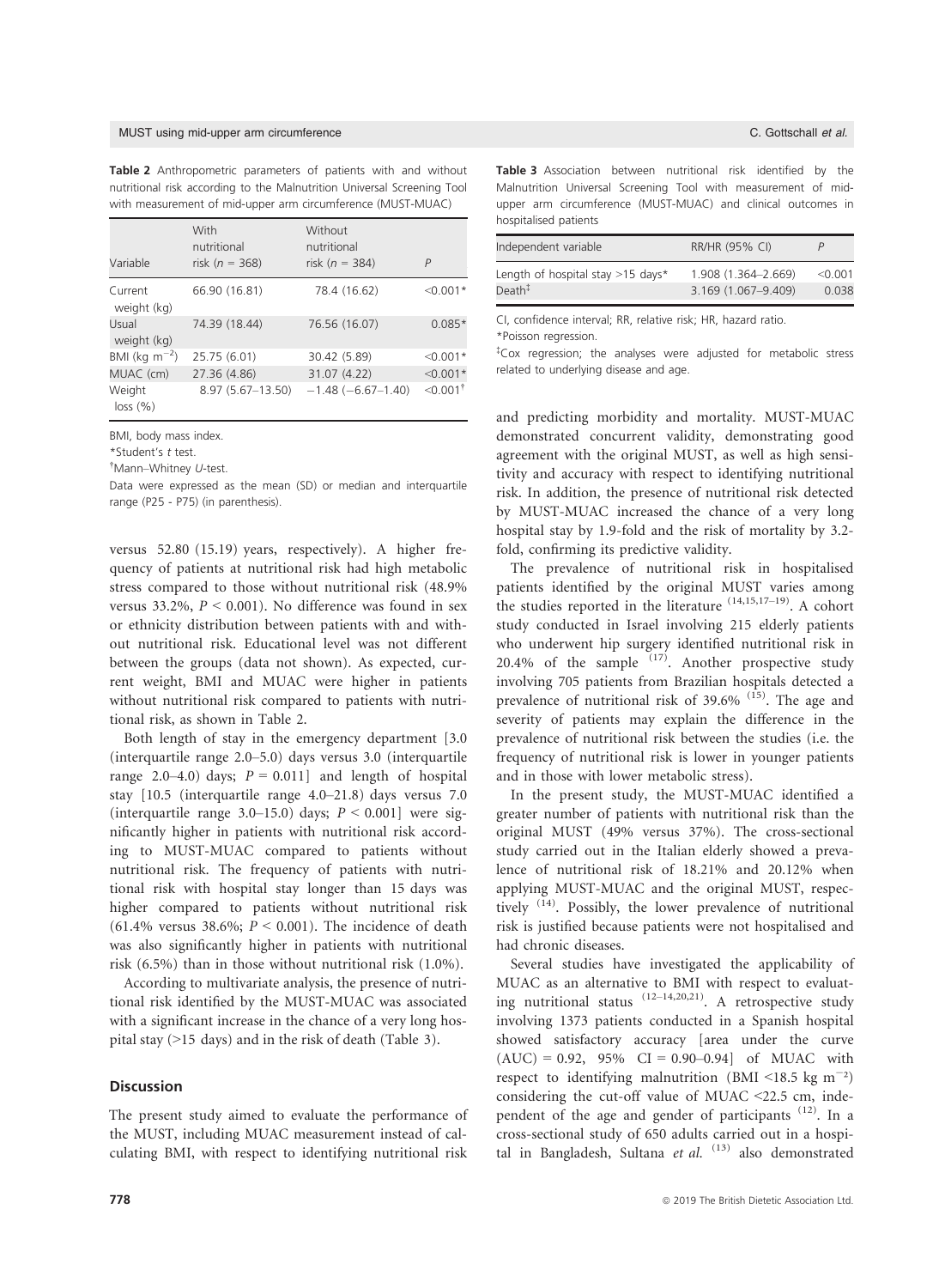satisfactory accuracy of MUAC with respect to identifying patients with BMI <18.5 kg  $m^{-2}$ , suggesting a cut-off point of MUAC <25 cm for men  $(AUC = 0.93, 95\%$  $CI = 0.90 - 0.96$  and  $\leq 24$  cm for women (AUC = 0.92, 95% CI =  $0.90-0.95$ ). Furthermore, a systematic review of 47 studies suggests that a MUAC ranging from 22 to 24 cm may be a good substitute for BMI <18.5 kg  $m^{-2}$ (20). In addition, it has been reported in the literature that MUAC is less affected by changes in fluid retention (oedema, ascites) than BMI, which increases its applicability in clinical practice <sup>(13)</sup>.

MUST-MUAC showed satisfactory predictive validity in the present study because it was positively associated with length of hospital stay and mortality. Indeed, nutritional risk is a prognostic indicator in hospitalised patients and is associated with worse outcomes. In a study conducted with 409 adults and elderly patients in a Spanish tertiary hospital, individuals with nutritional risk (classified according to original MUST) had a longer hospital stay compared to patients without nutritional risk. The risk of death was also significantly higher in patients with nutritional risk (hazards ratio = 6.965, 95% CI = 2.048– 23.961) (6). A multicentre longitudinal study involving 564 063 patients admitted to Dutch hospitals also demonstrated a 1.4-day longer hospital stay in patients with nutritional risk compared to those without nutritional risk (also according to the original MUST)  $(19)$ . In addition, a prospective Brazilian study of 234 patients from the emergency unit of a general hospital showed that, for every 10 patients at nutritional risk, four stayed  $>10$  days in the hospital  $(22)$ . Another prospective observational study involving 537 patients with stroke also showed a positive association between the presence of nutritional risk according to the original MUST and mortality; in patients with high nutritional risk, the risk of death was 5.6-fold higher (95% CI =  $3.23-9.96$ ) than in patients with low nutritional risk <sup>(23)</sup>.

As a strength, the present study included a considerable number of hospitalised patients of different age groups, of both genders and with different clinical conditions. Furthermore, the study was conducted in the emergency department, which is where nutritional screening should be performed because this is the main 'front door' to the hospital, where patients may spend several days, particularly in public institutions (a median of 3 days in the present study). On the other hand, the sample included only patients who were conscious and able to walk without assistance and hence our results cannot be extrapolated to other hospitalised patients.

Considering that 54% of all patients admitted to the emergency department have moderate-to-high risk of falling (24), MUST-MUAC has high applicability because it is easy and fast, and involves anthropometric measures that

require little manipulation of the patient, such as weight and height.

As a result of the concurrent and predictive validity of MUST-MUAC demonstrated in the present study, the modified MUST is a viable alternative to the original instrument for screening of emergency patients at nutritional risk. Considering that the MUAC is an easy and simple measure, it can be applied by any healthcare professional if have been suitably trained. It is recommended that a dietitian trains the healthcare professionals for MUAC so that they secure the accuracy of the measurement. Also, it is important that the hospital established a nutrition care plan for patients who are identified as being at nutritional risk: these patients should be evaluated by a dietitian for establishment of a nutritional diagnosis and dietary intervention. Patients without nutritional risk at hospital admission should be rescreened again after 7–10 days because nutritional risk can change during hospitalisation.

## Acknowledgments

We thank Luciane Figueira for help with the data collection.

# Conflict of interests, sources of funding and

authorshipThe authors declare that they have conflicts of interest.

No funding declared.

FMS and EIR designed the study. DR and PM collected the data. FMS analysed the data. MT, CG and FMS wrote the manuscript. All authors critically revised the manuscript, agree to be fully accountable for ensuring the integrity and accuracy of the work, and read and approved the final manuscript submitted for publication.

## Transparency declaration

The lead author affirms that this manuscript is an honest, accurate and transparent account of the study being reported. The reporting of this work is compliant with STROBE guidelines. The lead author affirms that no important aspects of the study have been omitted and that any discrepancies from the study as planned have been explained.

## References

1. Correia MITD, Perman MI & Waitzberg DL (2017) Hospital malnutrition in Latin America: a systematic review. Clin Nutr 36, 958–967.